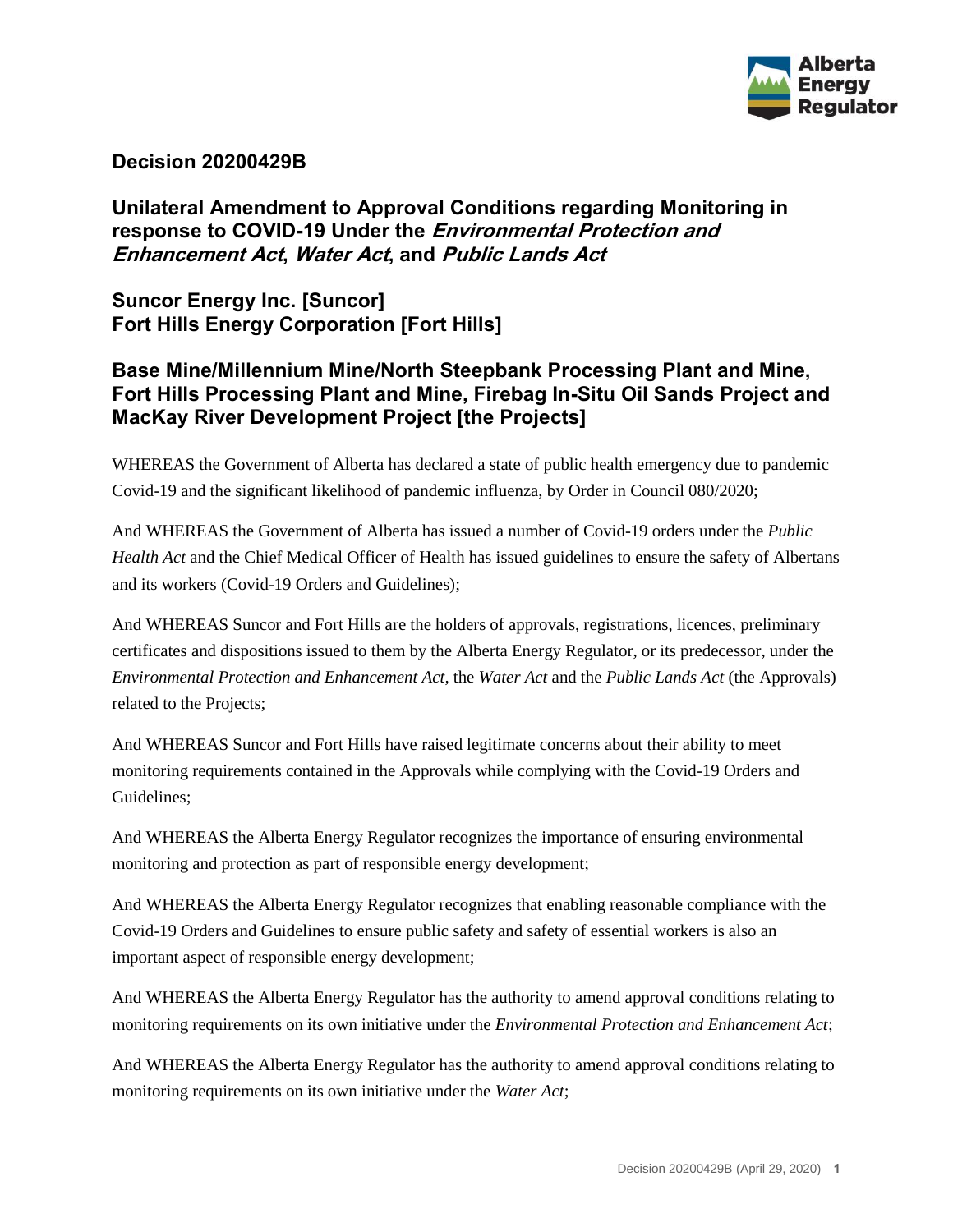And WHEREAS the Alberta Energy Regulator has the authority to amend approval conditions relating to monitoring requirements on its own initiative under the *Public Lands Act*;

And WHEREAS the *Alberta Land Stewardship Act* acknowledges that actions may need to be taken for the purpose of public health or safety, or in response to an emergency, that are inconsistent with a regional plan;

And WHEREAS the Alberta Energy Regulator finds it necessary and appropriate to balance the need for monitoring of environmental conditions with the need to ensure public safety and safety of essential workers during this public health emergency;

THEREFORE, the Alberta Energy Regulator decides as follows:

- 1) The Approvals, which were issued under the *Environmental Protection and Enhancement Act*, the *Water Act* and the *Public Lands Act*, are hereby amended to temporarily suspend the requirements for monitoring and activities incidental to monitoring listed in the Appendix attached hereto until otherwise directed by the Alberta Energy Regulator or as stated in the Appendix.
- 2) For greater certainty, this decision is in effect immediately and remains in effect until otherwise directed by the Alberta Energy Regulator.

Dated in Calgary, Alberta, on April 29, 2020.

## **Alberta Energy Regulator**

Martin Foy Executive Vice President (Interim), Operations Division